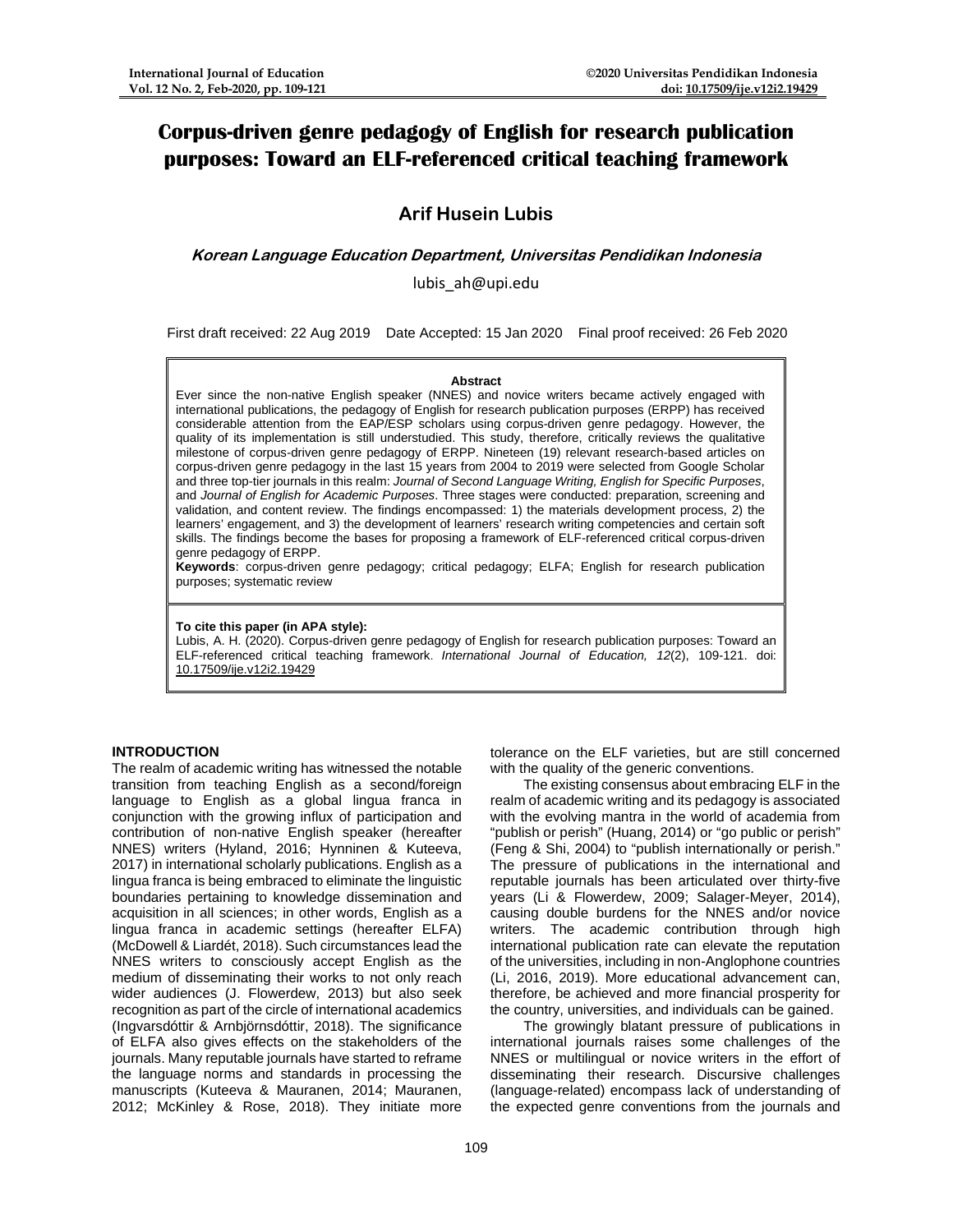reviewers, i.e. generic structure, rhetorical structure, lexico-grammatical features, and vocabulary repertoire (Cargill, 2019; Huang, 2010, 2017; Hyland, 2016; Ma, 2019; McDowell & Liardét, 2018) or the acceptable standards (not emphasized on the native-like standards) of highly proficient academic writing (McDowell & Liardét, 2018; McKinley & Rose, 2018). Meanwhile, nondiscursive challenges (non-language-related) pertain to lack of support of national research and publication spending, which decreases the journal publication rate of the writers (Huang, 2010). Last but not least is plagiarism issue (Huang, 2014; Li & Casanave, 2012). The lack of understanding about plagiarism such as citation and paraphrasing rules results in the unintentional practice of academic frauds.

*The teaching of English for research publication purposes (TERPP): A corpus-driven genre pedagogy* The emergence of inquiry on TERPP is, therefore, motivated by the needs to enhance the awareness and repertoire of discursive practices of NNES and/or novice writers in multi-disciplinary discourses and across professional communities. Referred to its historical trajectory, ERPP is a branch of English for academic purposes (EAP) and/or English for specific purposes (ESP). It encompasses the description of language system utilized in the domain of research output presentation (Cargill & Burgess, 2008; McKinley & Rose, 2018). Hence, TERPP can be conceptualized as the pedagogical concerns to deliver the materials of ERPP. Its main goal is to mediate the development of research articles (hereafter RAs) writing in English (Cargill, 2019) and the whole process of international publications of NNES and/or novice researchers and academics as well as postgraduate learners (Cargill & Burgess, 2008; Chen & Flowerdew, 2018a; McDowell & Liardét, 2018) so that their international publication rate can be elevated. The implementation of TERPP can be in the forms of the accommodation of region-wide or university-based scientific writing courses/coaching programs in the countries within the outer and/or expanding circles (Cargill, 2019; Salager-Meyer, 2008), the train-the-trainer (ToT) workshop (Cargill et al., 2017) or the embedded research writing coaching within the university courses (Cahyono & Amrina, 2016).

Previous literature has reported some important points to be taken into account, comprising the elements of TERPP (Huang, 2017; Li, Flowerdew, & Cargill, 2018; Morton, 2016; Tardy, 2009) and the mediating approaches to succeed the teaching process (Cargill, 2019; Cotos, Link, & Huffman, 2017; Huang, 2014, 2017; Poole, 2016). The first element pertains to the learning materials encompassing the exploration of the texts, the writers, and the target discourse communities (Cotos et al., 2017; Tribble & Wingate, 2013). They are translated into four facets of genre knowledge (Huang, 2014; Tardy, 2009): 1) Formal knowledge (the repertoire of the generic structure, the rhetorical organization, and the lexicogrammatical features of the genre), 2) Process knowledge (the understanding of all stages of the publication process from analyzing the target audiences

prior to writing the research article, finding the suitable journal, corresponding with the journal editors during the submission, revision, and editing process, and responding to the reviewers' feedback), 3) Rhetorical knowledge (the correspondence strategy with the journal editors and reviewers so that the writers can convince the journal editors and reviewers of the significance of their research), and 4) Subject-matter or content knowledge (the understanding of the disciplinary contents in general and the topic-related contents in particular).

Consequently, the cognition of the literacy brokers in TERPP, especially the instructors, needs to be seriously taken into account. Teacher's cognition entails the knowledge of the professional status, the experiences in the field of expertise, the beliefs of the target knowledge, and the understanding of the contextual factors (Borg, 2003). Ding and Bruce (2017) and Cheng (2015) asserted that EAP teachers are required to delve into and have an adequate repertoire of the specialized knowledge of the target genre including the writing cultures and the epistemological nature of the genre. Last but not least is the awareness of sociolinguistic and ideological variations. The knowledge of politics of international scholarly publication and English as the global lingua franca in academic settings as previously discussed needs to be obtained (Ding & Bruce, 2017; Hadley, 2015; Melander, Swales, & Fredrickson, 1997) since genre conventions may differ not only across genres and disciplines but also across journals.

There are two renowned approaches to conduct the TERPP programs: Data-Driven Learning (hereafter DDL) and Genre Pedagogy (hereafter GP) or the combination of both namely corpus-driven genre pedagogy. The former was firstly put forward by Johns (1990), while the latter was inspired by the notion of learning genre from Systemic Functional Linguistics perspective (Derewianka & Jones, 2012; Hyland, 2007).

The former teaching approach, DDL, conceptualized as "the use in the classroom of computergenerated concordances to get learners to explore the regularities of patterning in the target language, and the development of activities and exercises based on concordance output" (Johns & King, 1991, p. 3). The main goal of DDL is to make the learners familiar with the direct exposure of the corpus data (usually in the form of electronic massive data of language use and patterns) (Johns, 2002), typically about certain focused lexicogrammatical features in writing classrooms (Chambers, 2005; Cotos et al., 2017; Poole, 2016; Tribble & Jones, 1990). The learners are also trained to be capable of operating the corpus tools, such as WordsSmith, AntConc, and AntMover.

The latter teaching approach, genre pedagogy, entails explicit instructional strategies to maximize learners' understanding of the analyzed genre (Huang, 2014; D. Lee & Swales, 2006). Two underlying theories of the implementation of GP are text-oriented and writeroriented. The text-oriented GP aims to provide ample guidance in the process of elevating learners' communicative competence of the genre by dealing with in-depth explorations of generic structure and linguistic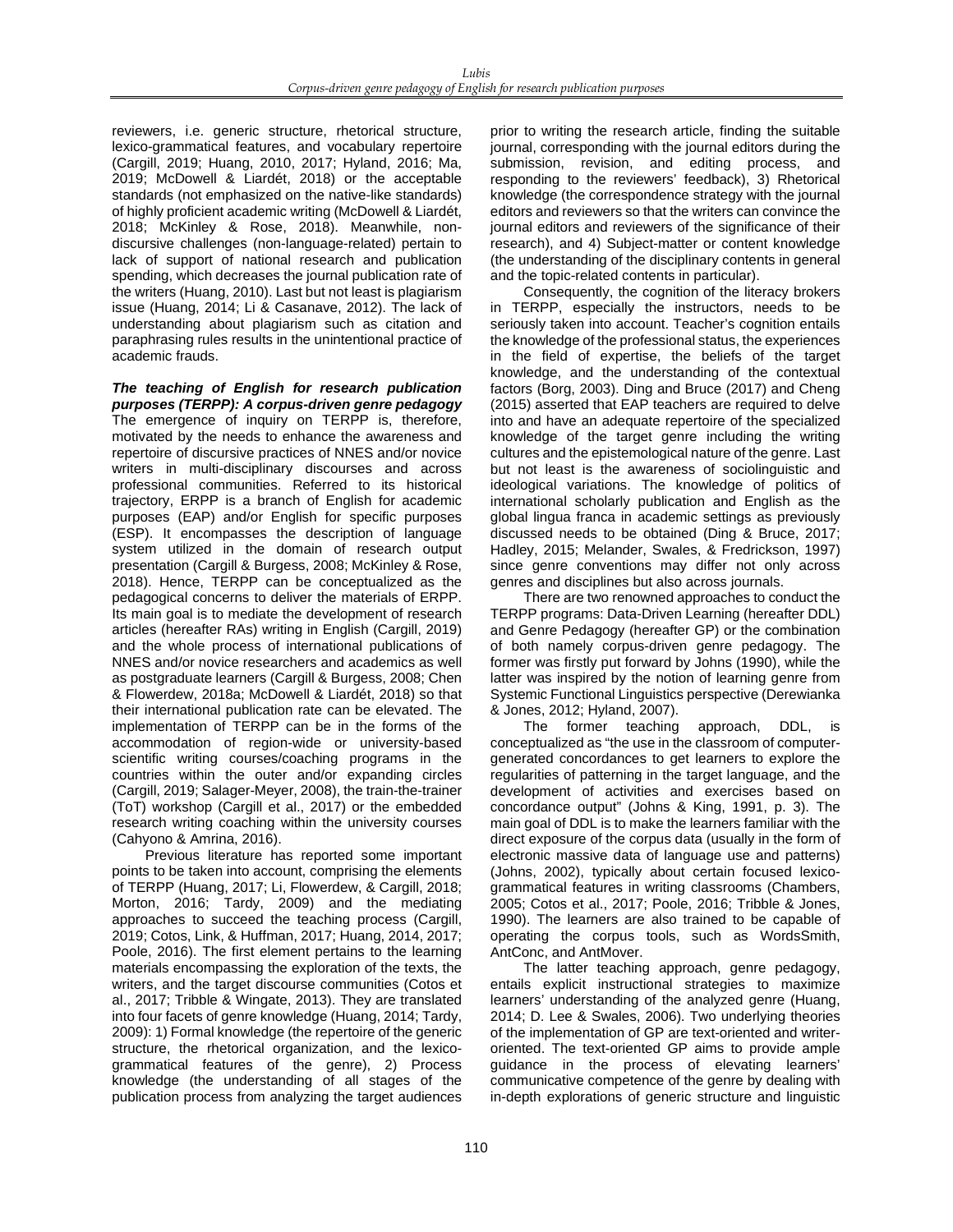features (from SFL perspective) of the genre. The writeroriented GP involves two traditions: new rhetoric and academic literacy. In this theory, learners are encouraged to criticize the prescribed systems of language use in the analyzed genre.

A considerable body of research has reported the successful stories of using the combination of both approaches to TERPP, i.e. corpus-driven genre pedagogy in an independent coaching program or embedded program in the academic writing course in China, Hong Kong, Indonesia, Spanyol, Taiwan, United States (International classes), and Vietnam (Cahyono & Amrina, 2016; Cai, 2016; Cargill, 2004; Cargill, Gao, Wang, & O'Connor, 2018; Cargill et al., 2017; Cargill & O'Connor, 2006; Charles, 2007, 2018; Chen & Flowerdew, 2018b; Corcoran, 2018; Cotos et al., 2017; L. Flowerdew, 2015, 2016; Friginal, 2013; Huang, 2014; Li, 2019; Li et al., 2018; Q. Luo, 2016; Tribble & Wingate, 2013). The findings generally demonstrate that the development of genre awareness of learners is considerably mediated by the integration of top-down and bottom-up approaches in the genre analysis process. Additionally, the focus on the four facets of genre knowledge driven by authentic learning materials can elevate learners' rhetorical consciousness. Third, the team-teaching method involving the content specialists and the EAP instructors allows dialogic and in-depth supervisions in the genre analysis process and in the independent construction process.

However, those studies extensively sought to investigate the effectiveness of corpus-driven genre pedagogy in the teaching of English for research publication purposes. There is scant attention devoted to qualitatively review its milestone. Thus, this study seeks to address the gap by conducting a systematic review on the implementation of corpus-driven genre pedagogy for TERPP for NNES, multilingual and/or novice writers. To accomplish the research objective, this study is driven by the following research questions.

RQ 1: How is the process of materials development of TERPP conducted?

RQ 2: How do the learners engage with the utilization of the corpora in the process of knowledge telling and knowledge transformation?

RQ 3: How is the development of the learners' research writing competencies exhibited after the TERPP program?

The findings may offer EAP/ESP literacy brokers (i.e. teachers, practitioners, researchers), particularly for research publication purposes, a better understanding of the strengths and limitations of the teaching approach. This paper also encourages novice writers in international publications to view the findings as a reflective reference prior to the manuscript preparation process.

# **METHOD**

This study adopted Xiao's and Watson's (2017) framework as the guideline of conducting the qualitative systematic review by using thematic synthesis method (Thomas & Harden, 2008). The procedure entails three main stages: preparation, screening and validation, content review, and synthesis and report. Each stage comprises several steps as depicted in Fig. 1.

At the first stage, the literature search of published articles was done using the very general keywords such as "research publication", "academic writing", "genre pedagogy", and "data-driven learning". The articles were obtained from Google Scholar and three top-tier journals in the realm of teaching English for research publication purposes: *Journal of Second Language Writing* (*JSLW*), *English for Specific Purposes* (*ESP*), and *Journal of English for Academic Purposes* (*JEAP*), with the publication time from 2004-2019. Approximately 106 RAs were obtained. Screening and validation processes were conducted afterward by sorting out the relevant and



*Figure 1* Data collection and analysis procedure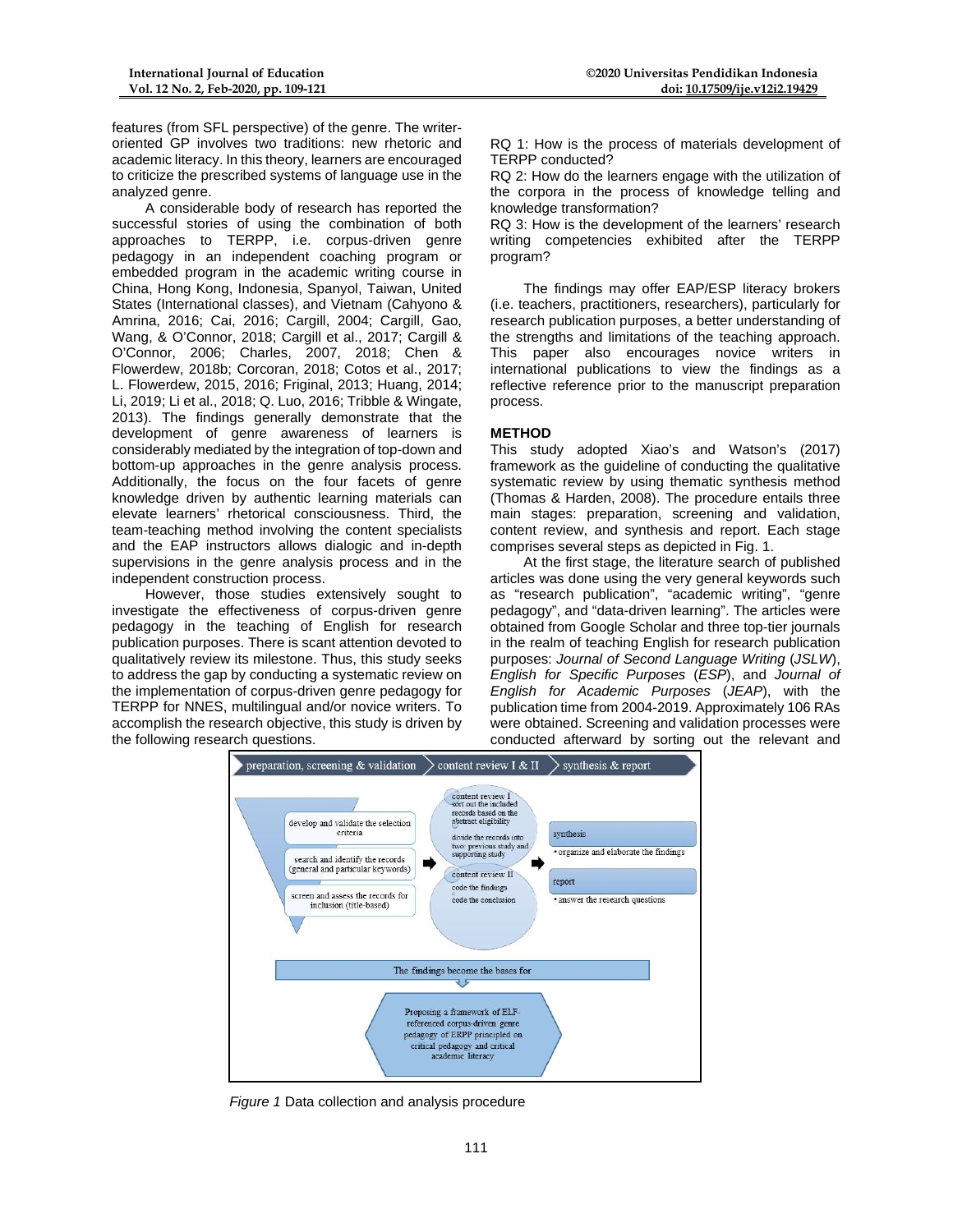irrelevant RAs based on the titles and the keywords. Twenty (20) RAs were discarded because they did not address the issue of TERPP (e.g., DDL for teaching grammar not in an ERPP context) or they were irrelevant for the proposal of ELF-referenced teaching framework, or they were non-original research.

Content review I was done to classify the 87 RAs into two main categories based on the contents of the abstracts: previous studies and relevant studies for the proposal of ELF-referenced teaching framework. In total, there were nineteen (19) previous studies. Although most of the titles did not literally contain the words "corpusbased/corpus-driven genre pedagogy", the objectives and the findings of the studies addressed the implementation of the pedagogy. Meanwhile, the other 66 RAs were reclassified into smaller units: critical pedagogy and critical academic literacy (hereafter CritAL), ELF and corpora construction, ELF in scholarly publication, ICT use in IR 4.0 era and education 4.0, and corrective feedback.

Content review II was initiated by reading the whole parts of the papers, but focusing on the findings, discussion, and conclusion sections for the synthesis and report stage. First, open coding technique was utilized based on the verbatim meaning of the sentences. Then, the obtained codes were classified into several categories, which directly answered the research questions (e.g., Table 1).

Table 1 Sample of coding and categorization results

| Author<br>and year | Excerpt                                                                            | Code                                                | Category Theme |                     |
|--------------------|------------------------------------------------------------------------------------|-----------------------------------------------------|----------------|---------------------|
| Cai<br>(2016)      | The SLA<br>RA<br>corpus<br>comprises corpora<br>empirical<br>research<br>articles. | Discipline-Types of Materials<br>specific<br>expert |                | sources development |

In the synthesis and report stage, the coherence of the projected information within the codes within each category was re-examined. The results of the reexamination were used to structure the presentation of the findings so that the qualitative state-of-the-art of the three foci of corpus-driven genre pedagogy for ERPP along with the challenges can be clearly obtained.

# **FINDINGS AND DISCUSSION**

This section elaborates on the qualitative information of the implementation of corpus-driven genre pedagogy in the teaching of English for research publication purposes. The three research questions as mentioned in the Introduction section are addressed sequentially. The presentation and discussion of the findings are not literature-based, rather based on the general findings in each cluster as exhibited in Fig. 2 below.



*Figure 2* Main themes of the findings

# *RQ 1: The materials development process*

The content review process resulted in 38 codes (including the recurring codes). Afterward, the existing codes were classified into three main clusters: target information in the needs analysis process, coverage of the materials (genre knowledge), and sources of corpora.

As envisaged, all facets of the genre knowledge as conceptualized by Tardy (2009) and Huang (2014) were identified in the corpus. Preliminary research in the form of needs analysis was conducted to formulate the learning objectives and develop the learning materials. The findings revealed that learners' backgrounds were important to explore prior to the implementation of TERPP by employing corpus-driven genre pedagogy. Personal identity and institutional power relations were considered valuable to understand the personal information of the learners. Background knowledge about international scholarly publication and research article genre along with the encountered difficulties in writing a research article served as the core information in developing the learning materials. To ensure the congruence of the materials with the learners' expectations, their preferences on the learning sources were also sought.

The data obtained from the learners' responses to the needs analysis stage were transformed into learning materials. Indeed, genre knowledge was the learning orientation of the TERPP program. It encompassed discursive and non-discursive lessons. The former lessons were represented in the form of formal knowledge such as the generic structure of an international scholarly article, rhetorical organization, lexico-grammar, and the elements of sentence constructions including linking adverbials, sentence voice, verb tense, and basic grammar. The latter lessons were addressed in the delivery of process knowledge when dealing with publication trajectory and plagiarism issue, rhetorical knowledge in corresponding with the journal editors or reviewers, and subject-matter or content knowledge in shaping the state-of-the-art of the articles.

In order to achieve the expected learning outcomes and to conform to the principles of corpus-driven genre pedagogy, the sources of materials development varied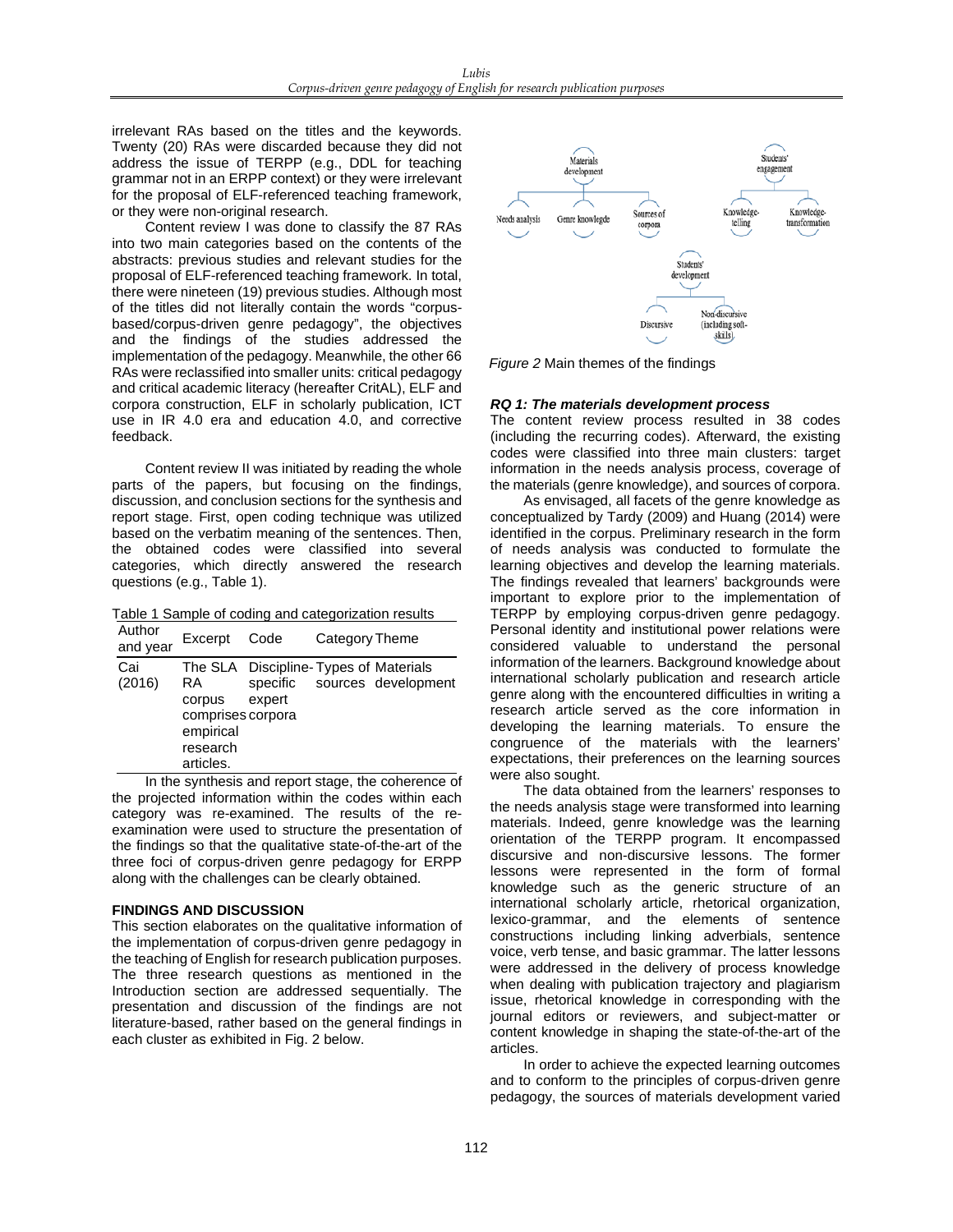depending on the learning objectives. With respect to the bottom-up and top-down approaches to genre analysis in the modelling and joint construction stages of the genre pedagogy, the learners were encouraged to utilize published RAs corpora. Some studies preferred to provide textbooks based on empirical results or prescribed workshop slides and syllabi (Cai, 2016; Cargill et al., 2017; Corcoran, 2018; Friginal, 2013). Only few of the previous studies employed learner corpora as the comparison of the genre conventions with the published RAs written by expert writers (Cai, 2016; Friginal, 2013). From the lens of comparative linguistics, disciplinary corpora were identified in all previous studies. Therefore, the materials became more authentic than the prescribed textbooks or workshop slides, which might not be representative enough to clarify the variations of language use and patterns across disciplines. In the knowledge transformation process, i.e. independent construction, the learners were encouraged to utilize the results of the collaborative genre analysis in the joint construction stage in constructing their own paper (or certain intended sections), or revising their own paper or another anonymous corpus written by novice writers (Cai, 2016). However, no corpora were utilized in the process of enhancing rhetorical knowledge during the correspondence with the editors or with the reviewers in which workshop slides were preferred.

Apart from that, personalized corpora based on the learners' interests (e.g., corpora of hedging usage) served as a distinguished technique. Cargill (2006) reported that the learners were allowed to construct their own corpora by using the corpus tools based on their interests or intent in a group. Such a learning strategy may lessen the learners' anxiety and increase their learning autonomy because although the learners are in the same class, the joint construction stage is done based on their rights to gain the expected knowledge from the self-constructed or personalized corpora. However, it must be viewed with caution in the heterogeneous classroom settings. The diversity of language proficiency of the learners might hinder the effectiveness of utilizing personalized corpora if the group's composition is not equal in the level of English proficiency.

#### *RQ 2: The learners' engagement when using the corpus and corpus tools in the process of knowledge telling and knowledge transformation*

The content review process identified 161 codes, which were then classified into three categories: type of activity, impression on the activity, and influential factors toward the manifestation of engagement in the activity. First, the three categories were elaborated within the context of knowledge telling. Second, similar categories were presented within the context of knowledge transformation.

There were three types of activities in the process of knowledge-telling in the modeling stage mediated by the corpus-driven genre pedagogy: understanding the lessons about formal knowledge, process knowledge, and rhetorical knowledge. In the joint-construction stage, the learners' engagement was also evident during the

practice of identifying the aspects of the three facets of genre knowledge.

It was noted that the learners engaged in understanding discourse level of language, rhetorical organization of each section of the research articles, lexico-grammatical features of the rhetorical moves, and sentence construction or sentence templates involving the understanding of lexical choices and language use. The learners perceived those activities as useful, valuable, and enriching to develop their repertoire of formal knowledge. They further clarified that the teaching materials, especially from the use of various types of corpora and the use of relevant corpus tools, assisted them in analyzing the intended generic, rhetorical, and grammatical features of the research articles. Within the format of embedded writing intervention in the Research on Second Language Writing course, Cahyono and Amrina (2016) revealed that the learners found the provided corpus beneficial. In addition to the scaffolding from the lecturer when delivering the lessons, they argued that the representative RAs assisted them to recognize the eligible structure of each section from the abstract to the conclusion. Video lectures were also considered helpful in gaining more understanding about genre conventions. Some of them also argued that the steps in making sense the lessons were detailed. The explicit and guiding instructional steps were exemplified in the Friginal's (2013) study where the learners were engaged with the tutors' lectures about linking adverbials. The process continued with the guided hands-on concordancing activities to understand the common usage of linking adverbials in the sample texts.

With respect to process knowledge, the understanding of the nature of the target journals and the strategy to avoid plagiarism became the most engaged activities. Huang (2014) let the learners determine the contents which were potential to be considered as plagiarism in three different types of corpora. Each corpus contained different types of plagiarism. Therefore, the learners felt surprised knowing that all corpora actually contained plagiarism.

Regarding the rhetorical knowledge, the learners were concerned with, multidisciplinary variations of language use and argument construction to convince the readers and editors about the novelty of the research. Similar impressions to those in understanding the formal knowledge were identified as the results of their engagement with those activities.

Such a learning process enhanced their motivation and autonomy to examine the three facets of genre knowledge. It is believed that the explicit instruction from data-driven learning and the guided instruction from genre pedagogy played an important role in elevating the learners' engagement. Some applicable activities comprised critical engagement questions from the tutors, extensive consultations, discovery learning through hands-on practices, learners' conferences after the delivery of the lesson, and warm-up activity before the use of corpus tools in scrutinizing the sample corpora.

Furthermore, in the process of knowledge transformation, the findings of the previous studies demonstrated a consensus of consistently positive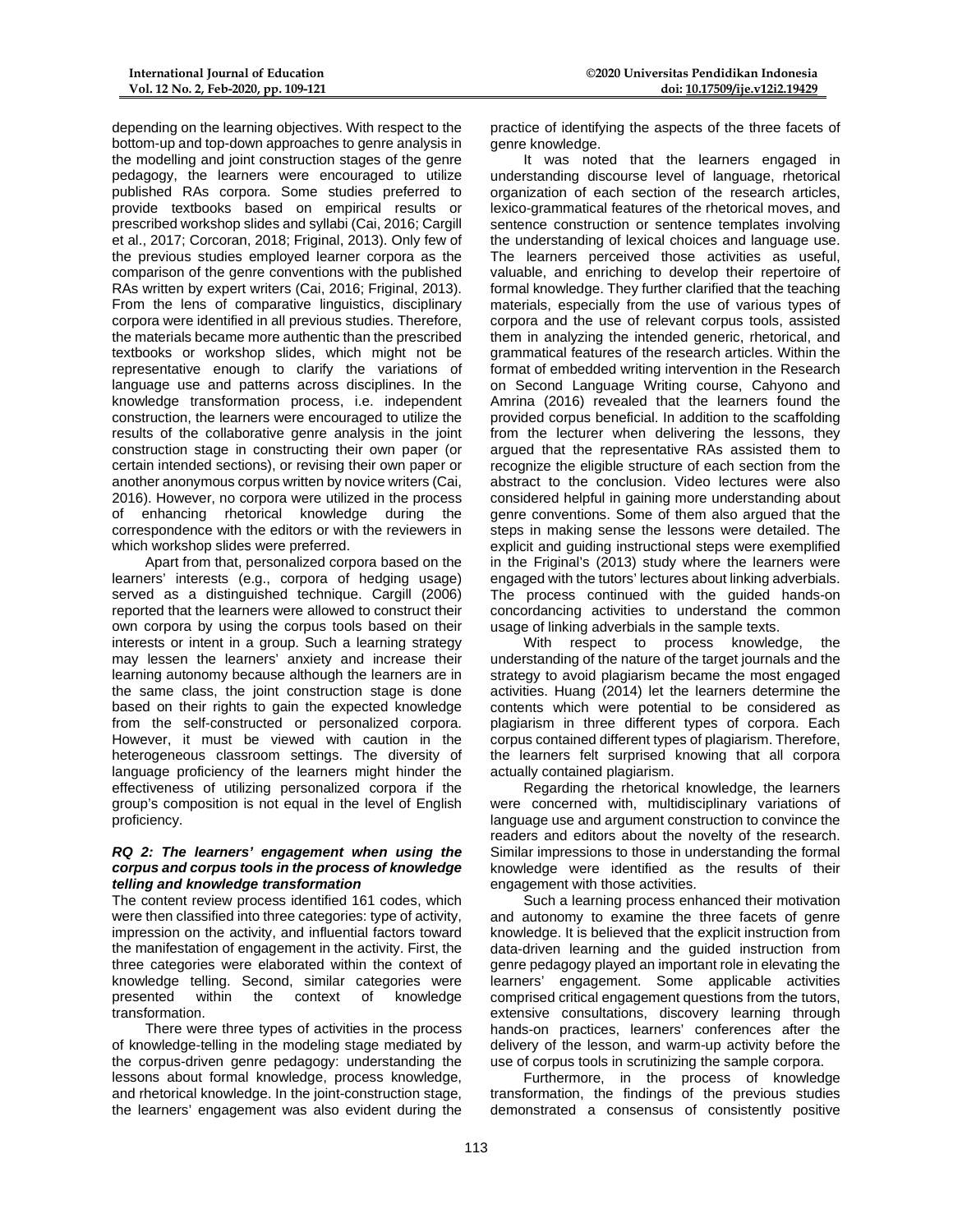engagement with the activities. There were two types of activities: joint and independent construction of writing the research paper and evaluation activity including paper review and revision. In the first activity, the learners performed collaborative and/or independent genre analysis of another sample corpora including discursive features of RA as an academic genre and problems associated with power relation. Interestingly, Cargill (2004) encouraged her learners to construct the papers bilingually so that they could apply their obtained knowledge about the differing linguistic systems between their native languages and English language as the medium of international publication. In the second type of activity, the learners practiced independent writing of each section of the research articles. Afterward, they engaged in the paper review and revision process by giving corrective feedback.

The evidence of learners' engagement was noticed in their follow-up responses that generally the activities were empowering. Their confidence and motivation level arose to deal with prospective paper writing for international publication. The empowering nature of the activities also triggered more curiosity to challenge their old traditions in writing a research article so that the critical awareness of academic writing, albeit not all studies, was simultaneously elevated as what Cotos, Link and Huffman (2017) reported:

The annotated corpus affordance of RWT stimulated learners' immersion in macro- and microlevel analysis of disciplinary texts […]. This immersion also helped them understand the important relationship between texts, writers, and audience, thus enhancing the dimensions of genre knowledge they were acquiring through corpus exploration (p.117).

Such benefits were notably stimulated by the sequence of interrelated activities from critical reading, independent construction, and paper review from peers, tutors, and the participating editors or referees from the journals. During the three stages, one-on-one consultation was highly recommended to cater to the learners' questions and problems. However, the use of case studies as in Wingate's (2012) study could not mediate the development of learners' critical awareness. The findings confirmed that the learners only attempted to understand the genre conventions, not to criticize the conventions further. At the end of the process, corrective feedback became the driving means of their revision stage.

#### *RQ 3: The development of learners' research writing competencies and soft skills*

There were 92 codes identified in the findings. As referred to the focused materials of corpus-driven genre pedagogy in TERPP, i.e. developing genre knowledge, the codes were classified into two clusters: discursive and non-discursive developments. The former comprises formal knowledge and rhetorical knowledge, and the latter encompasses process knowledge and some soft

skills in dealing with writing a research article for international publication.

It was noted that the learners performed some developments on the formal knowledge including the manifestation of a better generic structure of the research articles, the more eligible manifestation of rhetorical moves and rhetorical organization of each RA section. In addition to the discourse-level language features, the sentence-level language features were also developed in the forms of proper use of general and move-specific lexico-grammatical features, verb tense, linking adverbials, parallel structure, logical order, and key vocabularies.

With respect to the development of rhetorical knowledge, the studies reported that the proper uses of boosters, bridging sentences to indicate research novelty, and agentic subjects to convince the research novelty were mostly traced in the learners' revised papers (whether from their own papers or sample papers). Huang (2014) demonstrated that one of the learners' revised papers projected those rhetorical features in writing the introduction and discussion sections.

Most of the learners asserted that corpora and corpus tools helped them understand the eligible format to be published in the target journals. In other words, data-driven learning is perceived as a valuable learning method because the learning sources are taken from authentic and contextual sources such as expert and learner corpora. Additionally, genre pedagogy was believed to be the contributing method to succeed in the delivery of DDL. This teaching method allows the combination of discovery learning and guided instruction. Some other learners posited that the development of formal and rhetorical knowledge was influenced by continuous support from peers and tutors through the provision of corrective feedback and/or the use of track changes in conducting peer-review process. Wingate (2012) found track changes tool in the Word program useful in the joint reconstruction stage. One of the learners' RA introduction sections was voluntarily examined and revised by the other learners. Hence, the track changes tool allowed the class to recognize the development of the writing quality as the take-home messages since it displayed both the original and the revised parts simultaneously.

Process knowledge became one of the nondiscursive developments. It was represented in the forms of increased understanding about the complexity of publication, increased skill in journal selection, and increased repertoire of academic plagiarism, according to the learners' responses. However, further textual evidence regarding their increased repertoire of academic plagiarism was not identified in the database. Therefore, it needs a further call to examine the effectiveness of corpus-driven genre pedagogy in TERPP on the learners' repertoire of plagiarism as viewed from the textual evidence. Another type of nondiscursive developments pertains to the learners' soft skills. They comprise self-confidence, cognitive capacity, autonomy and agency, academic reading sensitivity or awareness, scientific thinking, and reflective thinking.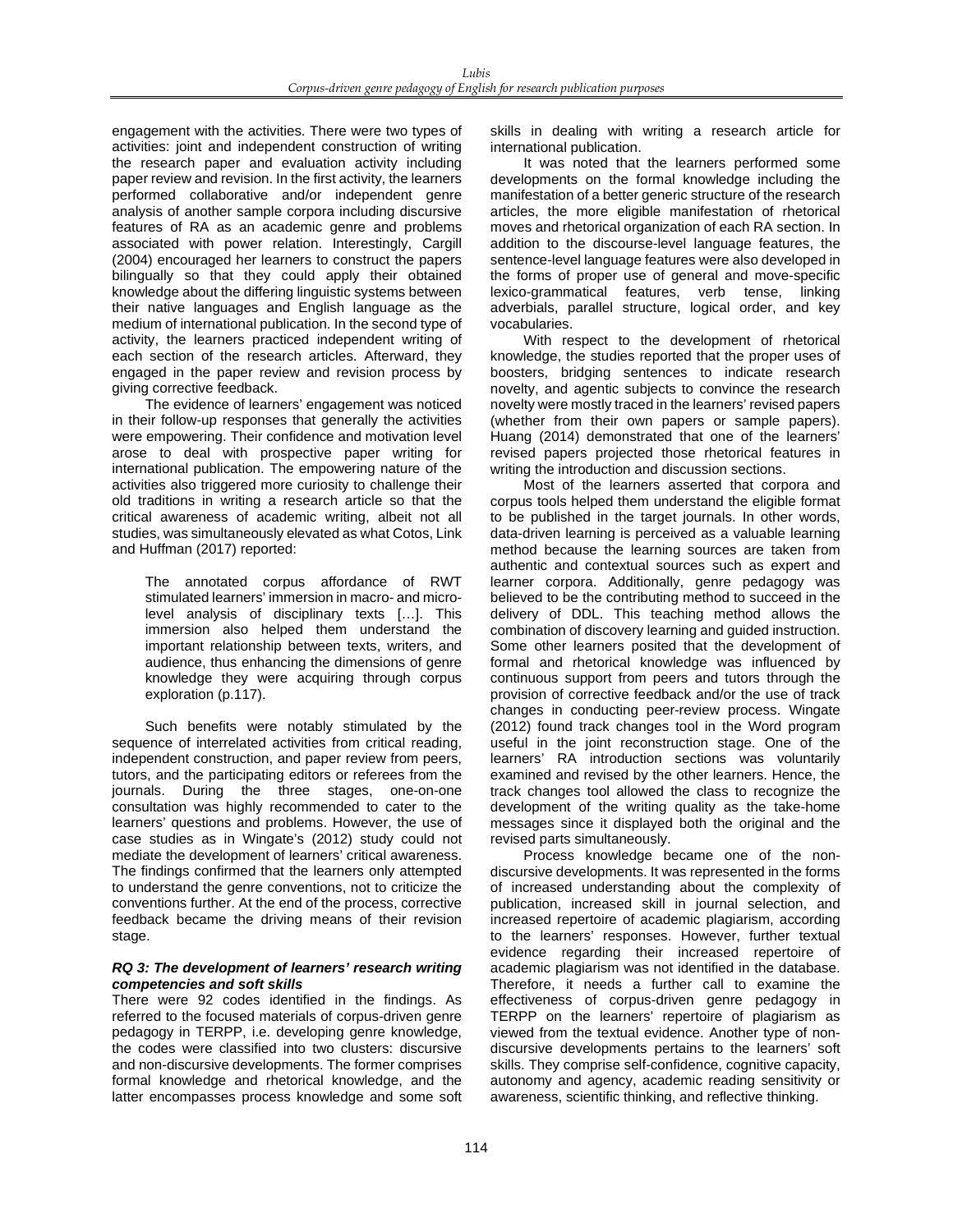Similarly, the development of learners' soft skills was influenced by the implementation of corpus-driven genre pedagogy. Corpus exploration using corpora and corpus tools gives them the opportunity to understand commonalities and variations of rhetorical and grammatical features in writing a research article for international publication. The wide array of alternatives to rhetorical and linguistic choices leads them to be more prepared and reflective in editing their own papers. Moreover, peer review can maintain the confidence level and academic writing empowerment. Hence, the identification of take-home messages as valuable learning inputs can be meaningfully done by the learners.

#### *Envisioning the ELF-referenced critical teaching framework of corpus-driven genre pedagogy of ERPP*

This section aims to delineate the proposal by reflecting from the previous studies.

#### *What and whose corpora should be highlighted?*

The idea of embracing ELF as the driving philosophy for materials development of TERPP is inextricably associated with the emerging discussions about ELFA. From the ELFA lens (Mauranen, Hynninen, & Ranta, 2016), academic writing is no longer monolithic in dealing with variations of language use because the acceptability of those variations may vary depending on the contributing factors such as discipline and journal's characteristics (Hyland & Jiang, 2017; J. J. Lee, Bychkovska, & Maxwell, 2019). However, the embrace of ELF in scholarly writing is not as fluid as in the speaking realm since the inclusion of informal language uses may disadvantage the process of international publication of the NNES writers (Hyland & Jiang, 2017; Jenkins & Wingate, 2015).

The practice of critical needs analysis and rights analysis needs, therefore, to be revisited. The previous studies tended to conduct needs analysis based on the global requirements and the learners' problems. Even, prescriptive learning materials in the forms of PowerPoint slides and grammar books were still found. Therefore, it is not surprising then that some learners reported that the course materials did not cater to the expected teaching framework (Cargill et al., 2018).

The meeting point between critical needs analysis and rights analysis (Serafini, Lake, & Long, 2015 for the complete procedure to conduct rights analysis) is on the reliance of materials development and/or course design on the learners' exact and actual intents (Crookes, 2012; Huang, 2014). As a result, the learning environment sparks social justice and equitable education for both the learners and the teachers (Benesch, 1999; Helmer, 2013). The traditional approach or so-called accommodationist paradigm (Basturkmen, 2010; Helmer, 2013) results in an unfulfilled or satisfactory outcome as in some of the previous studies because the learning process might require higher-level skills that the learners do not possess; in other words the mismatch between the learners' strengths and the demands.

In response, the tutors or course designers need to encourage the prospective participants to be co-

researchers in exploring their actual needs through critical discussions (e.g., Cheng, 2011). Specifically, the course designers have to consider a number of contributing factors that influence the actual intents of the participating learners including their personal attributes (e.g., proficiency level, writing quality, and major or discipline), the research topics, the research designs, the genre conventions (Chan, 2018; Kuteeva & Mauranen, 2014), motivation and attitudes toward the language lessons of scholarly publication (see also Sung, 2013), and previous experiences in international publications Gea-Valor, Rey-Rocha, and Moreno (2014).

The results of the critical needs analysis or rights analysis can be used for developing the course materials driven by ELF. Indeed, previous studies have demonstrated the importance of elevating the learners' repertoire of the four facets of genre knowledge. However, the debate on to what extent the inclusion of ELF can be realized in the milieu of teaching scholarly writing is still evident. The grammatical and phraseological variations between NES and NNES research articles (e.g., L. Flowerdew, 2016; Römer, 2009) can be embraced as long as it conforms to the very basic rules of academic writing; that is formality and clarity (Hyland & Jiang, 2017; J. J. Lee et al., 2019 for some of the informal ELF variations). Another crucial focus lies on the elements of rhetorical organization and self-voice because they vary across disciplines and even journals. Therefore, the materials about general lexicogrammatical features are not crucial enough to be highlighted, but rather the move-specific lexicogrammatical features. The tutors can train the students to identify the typical and non-typical lexico-grammatical features to convey the rhetorical moves of a particular section of the analyzed research articles. For example, the students are trained to be aware of what lexicogrammatical features constitute the introduction, purpose, method, results, and conclusion moves of a research article abstract. Instead of exploring the usage of verbal verbs followed by *that-*clause in general, the students are given the opportunity to examine whether the pattern is one of the typical lexico-grammatical features to convey the results move in an abstract (e.g., *the students reported that*) along with the other possible alternatives. Last but not least is the urge to explore about the conceptualization of errors, standards, norms, and nativeness in general (Serafini et al., 2015) and in the written academic discourses such as in the journals' author guidelines (McKinley & Rose, 2018). Therefore, the evidence of kinds of ELF manifested in the articles of the target journals becomes pivotal to be understood.

As a result of emphasizing ELF-referenced teaching materials, the types of corpora and the sources of corpora are worth-revisiting. The findings underscore a distinguished limitation in which the corpora have not been able to reach the heterogeneous group of learners across disciplines (Charles, 2007). Native speakers' writing from reputable journals still becomes the prime choice of corpora in the modeling stage of the genre pedagogy (Cargill et al., 2018; Cargill & O'Connor, 2006; Corcoran, 2018). This tradition only limits the writers to widen their perspectives about the practices of scholarly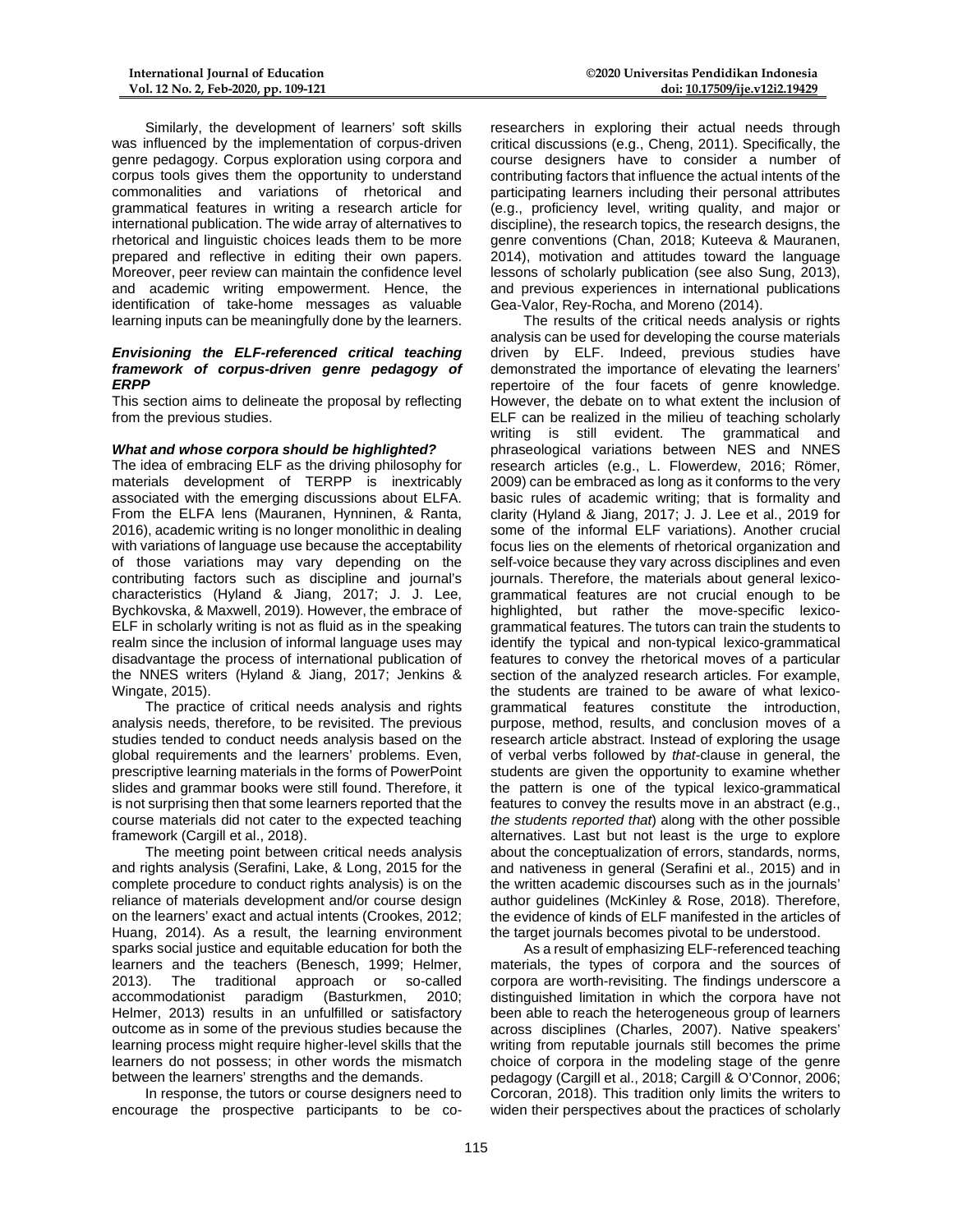writing in international journals considering the growing interest in dealing with ELFA.

Reflecting on the previous studies, this paper suggests the redefinition of criteria for constructing the specialized corpora as the learning resources. The traditional approach to the construction of specialized corpora merely considers discipline as the prime criterion of texts selection (Burgess & Cargill, 2013; Cargill et al., 2018; Cargill & O'Connor, 2006). More variables need to be included such as types of a research article (i.e. original or non-original research), research topic, research design, target audience, and characteristics of the journal (e.g., indexing and abstracting and/or quartile) as what Kuteeva (2014) also suggests.

On the other hand, Boulton (2011) and Gilquin (2007) posit that the attempt to embrace perfectionism in corpus construction should be diminished. Personalized corpora or localized corpora (J. Flowerdew, 2013; Krishnamurthy & Kosem, 2007) then can be the alternative way of facilitating corpus investigation (Cargill, 2019; D. Lee & Swales, 2006). It is based on the will or interest of the learners to focus on analyzing certain elements of the corpora. The application of making personalized corpora needs to be suited with the TERPP program considering the issues of size, variety, availability, reliability, and flexibility (Boulton & Atilf, 2011).

Another worth-noting domain of corpus construction process is whose corpora should be compiled and highlighted. The findings demonstrated that most of the

corpora were from expert writers, novice writers, and learners and the writers were NESs and/or NNESs. Even, the case of using prescriptive textbooks, e.g. Azar and Hagan for the exploration of the English grammar of the corpora is identified in Corcoran's (2018) study. Therefore, this paper suggests two main criteria of corpus selection regarding the attributes of the writers: English proficiency level and level of education. The corpora should not only cover the RA conventions from diverse countries such as Europe, Asia, and Western countries (Galloway & Rose, 2017), but also from novice and/or learner as well as expert writers (Hynninen & Kuteeva, 2017). Additionally, the level of education in compiling learner corpora depends on the diversity of the participants' levels of education. For example, the learner corpora cover the works written by undergraduate, master, and/or doctoral students.

## *Reframing the implementation process of TERPP from the perspectives of critical pedagogy and critical academic literacy*

The ELF-referenced learning materials of ERPP may not be effectively contributing to the learners' publication success without a proper teaching framework. Corpusdriven genre pedagogy must, therefore, be empowered by the perspectives of critical pedagogy and critical academic literacies in accordance with the current notion of learning academic writing as a situated, goal-oriented, contested(able), and networked social practice (Lillis & Tuck, 2016).



*Figure 3* The entire teaching process of critical corpus-driven genre pedagogy of ERPP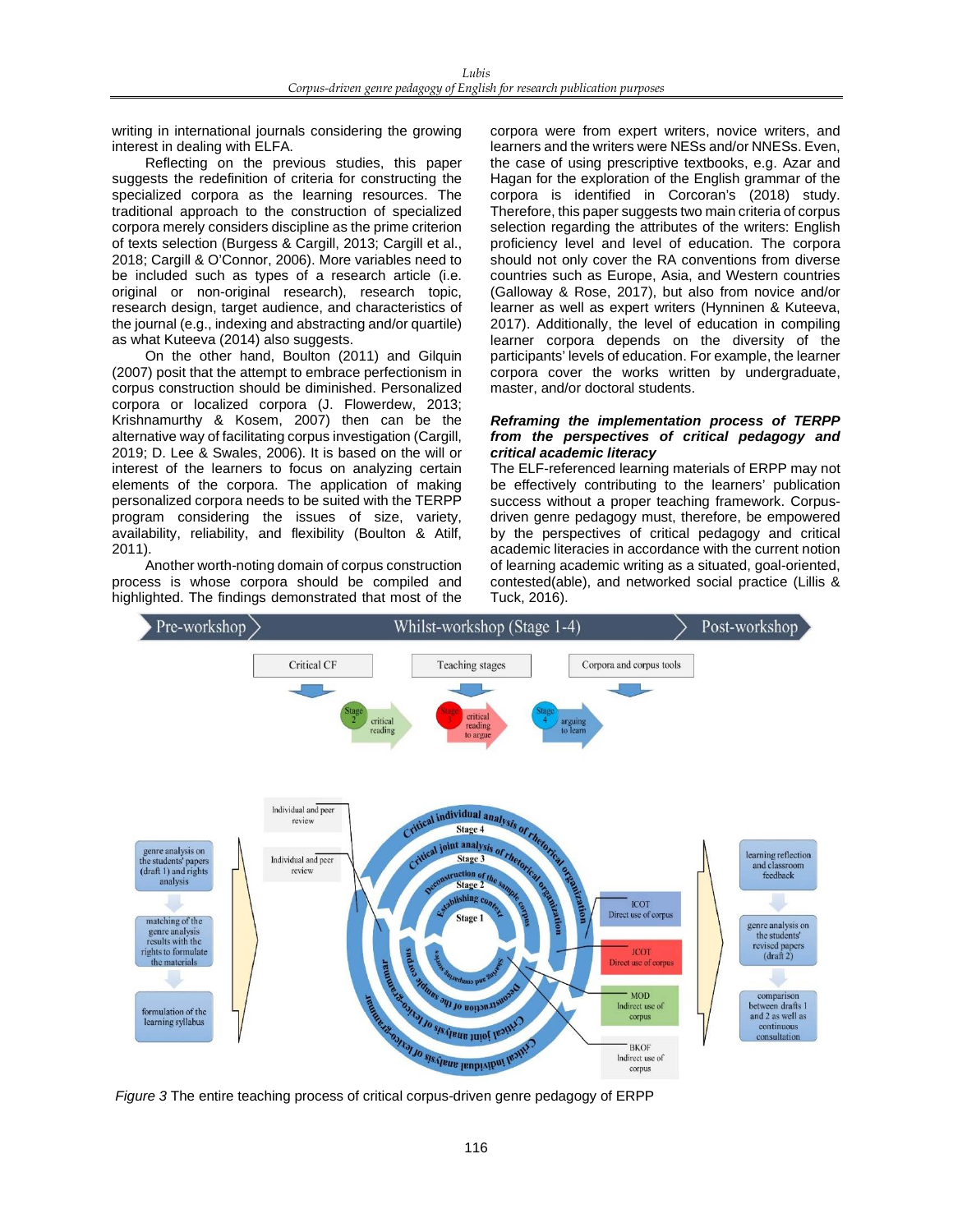Critical pedagogy contests the positivist paradigms of accepting knowledge based on objectivity and empirical verification by criticizing the different views toward the accepted knowledge to make meaning (Gustine, 2018; Kumaravadivelu, 2003; Pennycook, 1990). Hence, the goal of critical pedagogy to ERPP or critical pragmatic approach to ERPP (Corcoran & Englander, 2016) corroborates the goal of critical academic literacies pinpointing the encouragement for the writers to challenge or argue the prescriptive norms, traditions, conventions, power relations, and assumptions in academic writing, in this sense research article writing, (Wingate, 2012) from its personal, social, cultural, and political dimensions so that the self-awareness of the writers to bring about positive change can be empowered; in other words social justice (Crookes, 2012).

This paper, therefore, proposes the teaching framework of corpus-driven genre pedagogy empowered by the perspectives of critical pedagogy and critical academic literacies oriented to the development of selfawareness of the writers to be successful in their international publications. Fig. 3 exhibits the complete cyclical framework. The framework can be applied for teaching the individual section or the whole parts of the research article.

In doing so, some principles are formulated as the bases for implementing the teaching framework.

- 1. The learning process should be oriented to the inculcation of self-determined learning; in other words heutagogy (Tabuenca, Kalz, Drachsler, & Specht, 2015) as the form of Education 4.0 by activating classroom discussion and sharing about their experiences in publishing articles in journals.
- 2. Sharing, recounting, and comparing successful stories and vice versa of the learners and the tutors can be done in the Building Knowledge of Field (BKOF) stage to establish the learning context and to enhance the learners' self-confidence in dealing with international publication (see Li et al., 2018).
- 3. Considering the growing interest of ELFA and the goal of critical pedagogy and critical academic literacies for TERPP, the inclusion of NESs as the tutors should be re-examined to avoid "unfairly privileges NESs over NNESs as text mediators" or literacy brokers (N. Luo & Hyland, 2016).
- 4. The good command of critical pedagogy and critical literacy including the awareness of learners' diverse backgrounds and varieties of language use (sparking tolerance), and the agency to empower the learners to be the agent of change is crucial to possess by the tutors (see Gevers, 2018; Gustine, 2018)
- 5. Revisiting the mixture of L1 and L2 uses based on the learning objectives is worth-taking. For example, the L1 use might be more beneficial than L2 use when the tutors aim to deliver explanation and clarification of certain complex points of the learning materials or of the given corrective feedback.
- 6. Critical reading should become the introductory activity through the deconstruction of the given

sample corpora to shape the learners' repertoire of genre knowledge through providing space for expressing own voices and contesting the dominant voices regarding the analyzed corpora; not to shape the learners' critical awareness first in the Modelling (MOD) stage.

- 7. The learning process should activate the learners' critical thinking in exploring their identities and ideologies of academic writing as compared to those of the target discourse communities as well as their positions in the discourse communities (Ingvarsdóttir & Arnbjörnsdóttir, 2018) after critical reading process. Hence, they can recognize their learning goals and manage the strategies to be successful to achieve the goals as the manifestation of their critical awareness.
- 8. The learners must have the experiences of controlled corpus investigation in the Modelling stage to obtain the target knowledge and selfdirected corpus investigation in the Joint Construction (JCOT) and Independent Construction (ICOT) stage to allow as many critics as possible for their own papers to make meaning; in other words, arguing to learn.

# *Critical corrective feedback at the forefront*

Apart from those principles, the types of tasks in the Independent Construction stage are important to take into account. The findings reveal the decrease in learners' confidence level due to limited time to comprehend the materials (Cargill et al., 2017; Corcoran & Englander, 2016). This might be caused by the diverse proficiency level of the learners in understanding the lessons. Peer empowerment through critical peer review to promote critical corrective feedback is worth-taking.

This paper suggests the combination of explicit, critical, and continuous feedback (Cotos et al., 2017) during the peer review process. The highlighted feedback should be able to testify the critical thinking of the participants so that they can recognize not only their improvements and weaknesses on the linguistic aspects after the writing intervention program, but also their understanding of the socio, cultural, and political complexity of rhetorical aspects of scholarly writing in international journals. Prior to the implementation of peer review, the reviewer candidates should be trained by the tutors to conduct the review process. The peer-review process might be best done by senior writers to junior ones (Li, 2019) in which the decision to determine the senior or junior writers is based on the repertoire of genre knowledge of scholarly writing in international journals. Regarding the medium of feedback delivery, 1-on-1 consultation (Li, 2019) seems promising because it promotes critical dialogues between the tutors and the learners or the senior writers and the junior ones. Consequently, the language medium of communication should involve a mixture of L1 and L2 use (Yu & Lee, 2014). The L2 is used to inform the written feedback delivered by using track changes or equivalent tools and the L1 is used to clarify the feedback orally and mediate the process of critical dialogues. Although the learners are proficient enough to perform English speaking, L1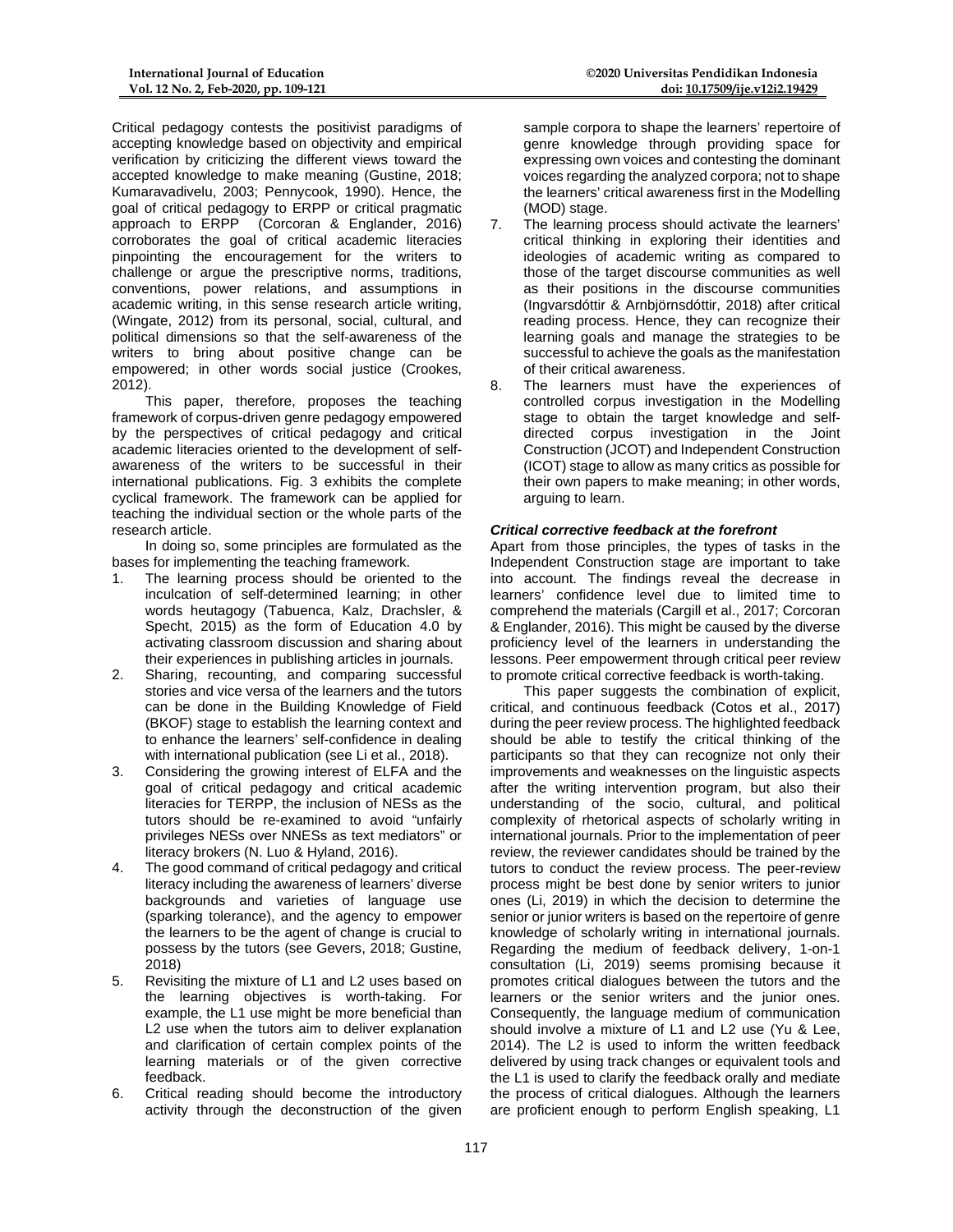use allows more open and critical argumentation because they do not worry about language usage; only the contents they intend to criticize.

## **CONCLUSION**

This paper has reported the qualitative milestone of the implementation of corpus-driven genre pedagogy of English for research publication purposes. The findings demonstrate that the complexity of the teaching process is evident. On the one side, the repertoire of the learners' genre knowledge is elevated by the assistance of the explicit, contextual, and authentic instructions through data-driven learning and the discovery learning or guided instructions through genre pedagogy. Such a learning atmosphere can bring about empowerment for the learners to enhance some soft skills to be successful in their international publication process as well. On the other hand, deterioration of self-efficacy and loss of autonomy to empower themselves after the writing intervention program are still identified. The over-reliance on the technical exploration of genre conventions might lead to the decrease of autonomous critical awareness in examining the socio, cultural, and political dimensions of the genre conventions.

This study might serve as a checkpoint for the literacy brokers of English for research publication purposes. This study, therefore, suggests future calls to examine the influence of the proposed teaching framework on the learners' critical engagement toward critical awareness and agency of research article writing for international publications. Additionally, more ELFAdriven genre analyses on multi-disciplinary scholarly articles need to be initiated to generate a clearer picture of the now-and-then practice of scholarly writing. The results can be utilized as the bases for making the best use of the proposed teaching framework.

# **REFERENCES**

- Basturkmen, H. (2010). *Developing courses in English for specific purposes*. Basingstoke: Palgrave Macmillan.
- Benesch, S. (1999). Rights analysis: Studying power relations in an academic setting. *English for Specific Purposes*, *18*(4), 313–327.
- Borg, S. (2003). Teacher cognition in language teaching: A review of research on what language teachers think, know, believe, and do. *Language Teaching*, *36*(2), 81–109.
- Boulton, A., & Atilf, C. (2011). Blending research methods : Qualitative and quantitative approaches to researching computer corpora for language learning. *Proceedings of KAMALL 2011: New Directions for Blended Learning in EFL*, 1–9. Retrieved from https://hal.archives-ouvertes.fr/hal-00620495/document
- Burgess, S., & Cargill, M. (2013). Using genre analysis and corpus linguistics to teach research article writing. In V. Matarese (Ed.), *Supporting Research Writing: Roles and Challenges in Multilingual Settings*. Cambridge: Woodhead Publishing Limited.
- Cahyono, B. Y., & Amrina, R. (2016). Indonesian EFL students' perception on training in writing research articles for publication. *Journal of Language Teaching and Research*, *7*(5), 859–866. doi:10.17507/jltr.0705.05
- Cai, J. (2016). An exploratory study on an integrated genre-based approach for the instruction of academic lexical phrases. *Journal of English for*   $P$ *urposes*, doi:10.1016/j.jeap.2016.09.002
- Cargill, M. (2004). Transferable skills within research degrees: A collaborative genre‐based approach to developing publication skills and its implications for research education. *Teaching in Higher Education*, *9*(1), 83–98. doi:10.1080/1356251032000155858
- Cargill, M. (2019). The value of writing for publication workshops. In P. Habibie & K. Hyland (Eds.), *Novice Writers and Scholarly Publication* (pp. 195– 213). Switzerland: Palgrave Macmillan.
- Cargill, M., & Burgess, S. (2008). Introduction to the special issue: English for research publication purposes. *Journal of English for Academic Purposes*, *7*(2), doi:10.1016/j.jeap.2008.02.006
- Cargill, M., Gao, X., Wang, X., & O'Connor, P. (2018). Preparing Chinese graduate students of science facing an international publication requirement for graduation: Adapting an intensive workshop approach for early-candidature use. *English for Specific Purposes,* doi:10.1016/j.esp.2018.05.002
- Cargill, M., & O'Connor, P. (2006). Developing Chinese scientists' skills for publishing in English: Evaluating collaborating-colleague workshops based on genre analysis. *Journal of English for Academic Purposes*, *5*(3), 207–221.

https://doi.org/10.1016/j.jeap.2006.07.002 Cargill, M., O'Connor, P., Raffiudin, R., Sukarno, N., Juliandi, B., & Rusmana, I. (2017). Scientists publishing research in English from Indonesia: Analysing outcomes of a training intervention to inform institutional action. In M. Cargill & S. Burgess (Eds.), *Publishing Research in English as an Additional Language: Practices, Pathways and Potentials* (pp. 169–186). Adelaide: University of

- Adelaide Press. Chambers, A. (2005). Integrating corpus consultation in<br>language studies. Language Learning & Language Learning & *Technology*, *9*(2), 111–125.
- Chan, C. S. C. (2018). Proposing and illustrating a research-informed approach to curriculum development for specific topics in business English. *English for Specific Purposes*, *52*, 27–46. https://doi.org/10.1016/j.esp.2018.07.001
- Charles, M. (2007). Reconciling top-down and bottom-up approaches to graduate writing: Using a corpus to teach rhetorical functions. *Journal of English for*   $Purpose$ <sub>5</sub>, https://doi.org/10.1016/j.jeap.2007.09.009
- Charles, M. (2018). Corpus-assisted editing for doctoral students: More than just concordancing. *Journal of*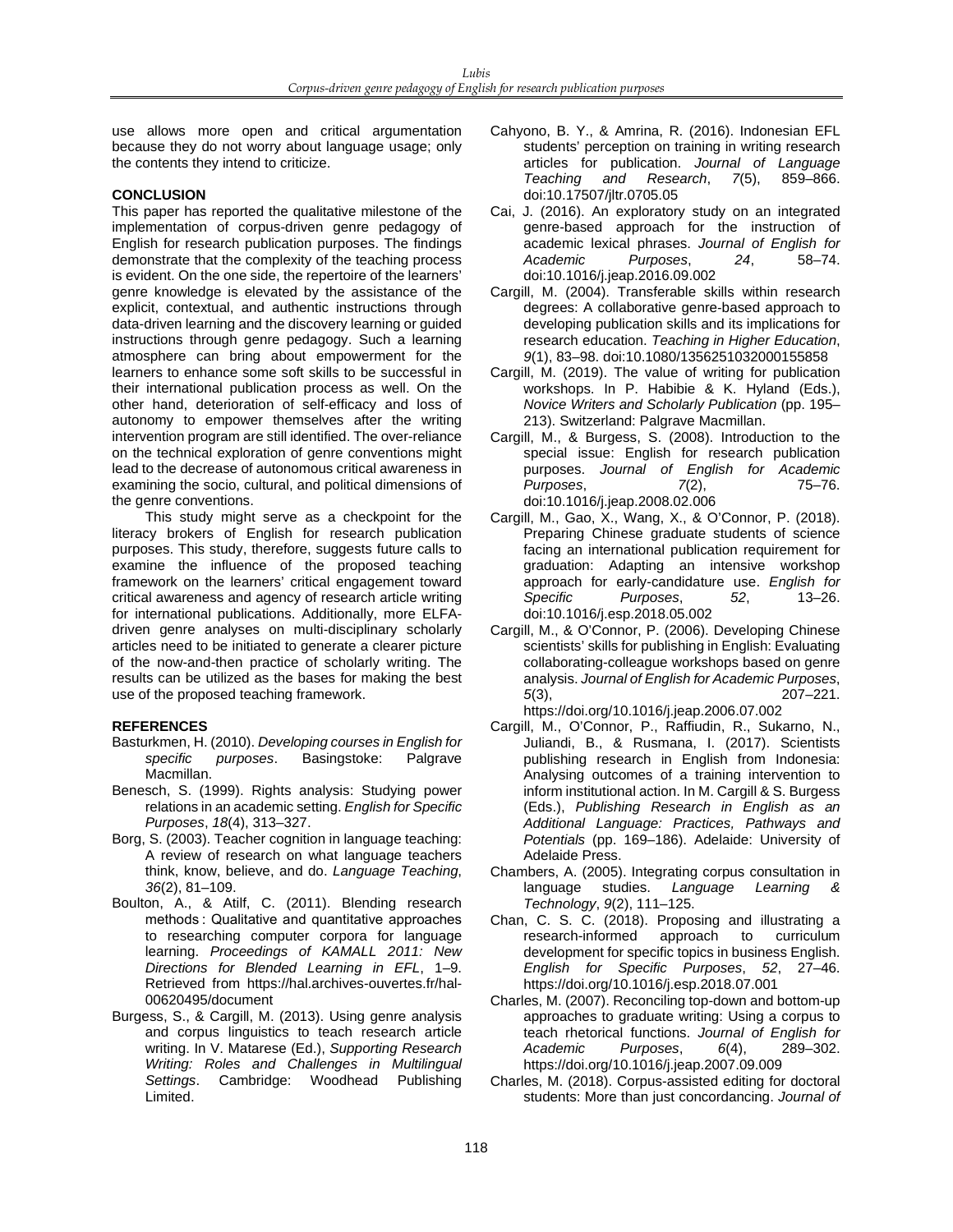*English for Academic Purposes*, *36*, 15–25. https://doi.org/10.1016/j.jeap.2018.08.003

- Chen, M., & Flowerdew, J. (2018a). A critical review of research and practice in data-driven learning (DDL) in the academic writing classroom. *International Journal of Corpus Linguistics*, *23*(3), 335–369. https://doi.org/10.1075/ijcl.16130.che
- Chen, M., & Flowerdew, J. (2018b). Introducing datadriven learning to PhD students for research writing purposes: A territory-wide project in Hong Kong. *English for Specific Purposes*, *50*, 97–112. https://doi.org/10.1016/j.esp.2017.11.004
- Cheng, A. (2011). Language features as the pathway to genre: Students' attention to non-prototypical features and its implications. *Journal of Second Language Writing*, *20*, 69–82.
- Cheng, A. (2015). Rethinking the paths toward developing ESP practitioners' specialized knowledge through the lens of genre analysis. *English as a Global Language Education (EaGLE) Journal*, *1*(1), 23–45.
- Corcoran, J. (2018). The potential and limitations of an intensive English for research publication purposes course for Mexican scholars. In M. J. Curry & T. M. Lillis (Eds.), *Global Academic Publishing: Policies, Perspectives and Pedagogies* (pp. 242–255). United Kingdom: Multilingual Matters.
- Corcoran, J., & Englander, K. (2016). A proposal for critical-pragmatic pedagogical approaches to English for research publication purposes. *Publications*, *4*(6), 1–10. doi:10.3390/publications4010006
- Cotos, E., Link, S., & Huffman, S. (2017). Effects of DDL technology on genre learning. *Language Learning & Technology*, *21*(3), 104–130.
- Crookes, G. (2012). Critical pedagogy in language teaching. *The Encyclopedia of Applied Linguistics*, 1–9. doi:10.1002/9781405198431.wbeal0284
- Derewianka, B., & Jones, P. (2012). *An appropriate model of language: Teaching language in context*. Oxford: Oxford University Press.
- Ding, A., & Bruce, I. (2017). *The English for academic purposes practitioner: Operating on the edge of academia*. Palgrave Macmillan.
- Feng, H., & Shi, L. (2004). Genre analysis of research<br>grant proposals. LSP & Professional  $Professional$ *Communication*, *4*, 8–32.
- Flowerdew, J. (2013). Some thoughts on English for Research Publication Purposes (ERPP) and related issues. *Language Teaching*, *48*(2), 250–262. doi:10.1017/s0261444812000523
- Flowerdew, L. (2015). Using corpus-based research and online academic corpora to inform writing of the discussion section of a thesis. *Journal of English for Academic Purposes*, *20*, 58–68. doi:10.1016/j.jeap.2015.06.001
- Flowerdew, L. (2016). A genre-inspired and lexicogrammatical approach for helping postgraduate students craft research grant proposals. *English for Specific Purposes*, *42*, 1–12. doi:10.1016/j.esp.2015.10.001
- Friginal, E. (2013). Developing research report writing skills using corpora. *English for Specific Purposes*, *32*(4), 208–220. doi:10.1016/j.esp.2013.06.001
- Galloway, N., & Rose, H. (2017). Incorporating Global Englishes into the ELT classroom. *ELT Journal*, *72*(1), 3–14. doi:10.1093/elt/ccx010
- Gea-Valor, M. L., Rey-Rocha, J., & Moreno, A. I. (2014). Publishing research in the international context: An analysis of Spanish scholars' academic writing needs in the social sciences. *English for Specific*   $P$ urposes. doi:10.1016/j.esp.2014.05.001
- Gevers, J. (2018). Translingualism revisited: Language difference and hybridity in L2 writing. *Journal of Language* doi:10.1016/j.jslw.2018.04.003
- Gilquin, G., Granger, S., & Paquot, M. (2007). Learner corpora: The missing link in EAP pedagogy. *Journal of English for Academic Purposes*, *6*(4), 319–335. doi:10.1016/j.jeap.2007.09.007
- Gustine, G. G. (2018). A survey on critical literacy as a pedagogical approach to teaching English in Indonesia. *Indonesian Journal of Applied Linguistics.* doi:10.17509/ijal.v7i3.9798
- Hadley, G. (2015). *English for academic purposes in neoliberal universities: A critical grounded theory*. Switzerland: Springer.
- Helmer, K. A. (2013). Critical English for academic purposes: Building on learner, teacher, and program strengths. *Journal of English for Academic Purposes*, 22(4), doi:10.1016/j.jeap.2013.08.003
- Huang, J. C. (2010). Publishing and learning writing for publication in English: Perspectives of NNES PhD students in science. *Journal of English for*   $Purpose$ <sub>5</sub>, doi:10.1016/j.jeap.2009.10.001
- Huang, J. C. (2014). Learning to write for publication in English through genre-based pedagogy: A case in Taiwan. *System*, *45*(1), 175–186. doi:10.1016/j.system.2014.05.010
- Huang, J. C. (2017). What do subject experts teach about writing research articles? An exploratory study. *Journal of English for Academic Purposes*, *25*, 18– 29. doi:10.1016/j.jeap.2016.10.004
- Hyland, K. (2007). Genre pedagogy: Language, literacy and L2 writing instruction. *Journal of Second Language Writing*, *16*(3), 148–164. doi:10.1016/j.jslw.2007.07.005
- Hyland, K. (2016). Academic publishing and the myth of linguistic injustice. *Journal of Second Language Writing*, *31*, 58–69. doi:10.1016/j.jslw.2016.01.005
- Hyland, K., & Jiang, F. (2017). Is academic writing becoming more formal? *English for Specific Purposes*, *45*, 40–51.
- Hynninen, N., & Kuteeva, M. (2017). "Good" and "acceptable" English in L2 research writing: Ideals and realities in history and computer science. *Journal of English for Academic Purposes*, *30*, 53– 65. doi:10.1016/j.jeap.2017.10.009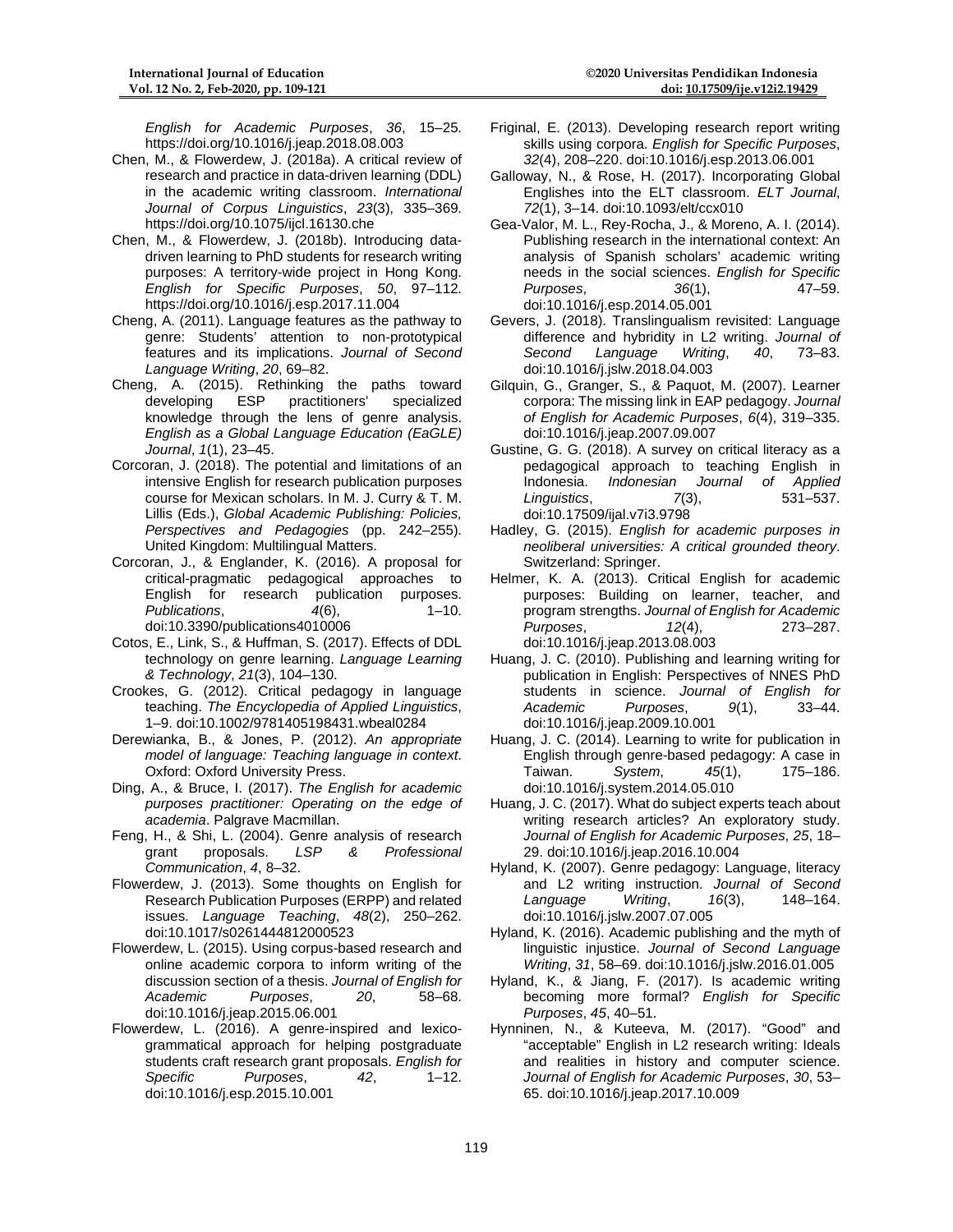- Ingvarsdóttir, H., & Arnbjörnsdóttir, B. (2018). Writing English for research and publication purposes (ERPP): Personal identity and professional voice. In B. Arnbjörnsdóttir & H. Ingvarsdóttir (Eds.), *Language Development across the Life Span* (pp. 197–214). doi:10.1007/978-3-319-67804-7\_11
- Jenkins, J., & Wingate, U. (2015). Staff and students' perceptions of English language policies and practices in 'international' universities: A UK case study. *Higher Education Review*, *47*, 47–73.
- Johns, T. (1990). From printout to handout: Grammar and vocabulary teaching in the context of data-driven learning. *CALL Austria*, *10*, 14–34.
- Johns, T. (2002). Data-driven learning: The perpetual challenge. In B. Kettemann & G. Marko (Eds.), *Teaching and Learning by Doing Corpus Analysis* (pp. 107–117). Amsterdam, Netherlands: Rodopi.
- Johns, T., & King, P. (1991). *English language research journal vol. 4: Classroom concordancing*. Birmingham: The University of Birmingham.
- Krishnamurthy, R., & Kosem, I. (2007). Issues in creating a corpus for EAP pedagogy and research. *Journal of English for Academic Purposes*, *6*(4), 356–373. doi:10.1016/j.jeap.2007.09.003
- Kumaravadivelu, B. (2003). Critical Language Pedagogy A postmethod perspective on English language teaching. *World Englishes*, *22*(4), 539–550.
- Kuteeva, M., & Mauranen, A. (2014). Writing for publication in multilingual contexts: An introduction to the special issue. *Journal of English for Academic Purposes*, *13*, 1–4. doi:10.1016/j.jeap.2013.11.002
- Lee, D., & Swales, J. M. (2006). A corpus-based EAP course for NNS doctoral students: Moving from available specialized corpora to self-compiled corpora. *English for Specific Purposes*, *25*, 56–75.
- Lee, J. J., Bychkovska, T., & Maxwell, J. D. (2019). Breaking the rules? A corpus-based comparison of informal features in L1 and L2 undergraduate student writing. In *System* (Vol. 80). doi:10.1016/j.system.2018.11.010
- Li, Y. (2016). International engagement versus local commitment: Hong Kong academics in the humanities and social sciences writing for publication. *Asia Pacific Journal of Education*, *36*(4), 545–558.
- Li, Y. (2019). Mentoring junior scientists for research publication. In P. Habibie & K. Hyland (Eds.), *Novice Writers and Scholarly Publication* (pp. 233– 250). Switzerland: Palgrave Macmillan.
- Li, Y., & Casanave, C. P. (2012). Two first-year students' strategies for writing from sources: Patchwriting or plagiarism? *Journal of Second Language Writing*, *21*(2), 165–180. doi:10.1016/j.jslw.2012.03.002
- Li, Y., & Flowerdew, J. (2009). International engagement versus local commitment: Hong Kong academics in the humanities and social sciences writing for publication. *Journal of English for Academic Purposes*, *8*, 279–293.
- Li, Y., Flowerdew, J., & Cargill, M. (2018). Teaching English for research publication purposes to science students in China: A case study of an

experienced teacher in the classroom. *Journal of English for Academic Purposes*, *35*, 116–129. doi:10.1016/j.jeap.2018.07.006

- Lillis, T. M., & Tuck, J. (2016). Academic literacies: A critical lens on writing and reading in the academy. In K. Hyland & P. Shaw (Eds.), *The Routledge Handbook of English for Academic Purposes* (pp. 30–43). Abingdon: Routledge.
- Luo, N., & Hyland, K. (2016). Chinese academics writing for publication: English teachers as text mediators. *Journal of Second Language Writing*, *33*, 43–55. doi:10.1016/j.jslw.2016.06.005
- Luo, Q. (2016). The effects of data-driven learning activities on EFL learners' writing development. *Springer Plus*, *5*(1). doi:10.1186/s40064-016-2935- 5
- Ma, L. P. F. (2019). Academic writing support through individual consultations: EAL doctoral student experiences and evaluation. *Journal of Second*   $L$ *anguage* doi:10.1016/j.jslw.2017.11.006
- Mauranen, A. (2012). *Exploring ELF. Academic English shaped by non-native speakers*. Cambridge: Cambridge University Press.
- McDowell, L., & Liardét, C. L. (2018). Japanese materials scientists' experiences with English for research publication purposes. *Journal of English for Academic Purposes*, *37*, 141–153. doi:10.1016/j.jeap.2018.11.011
- McKinley, J., & Rose, H. (2018). Conceptualizations of language errors, standards, norms and nativeness in English for research publication purposes: An analysis of journal submission guidelines. *Journal of*  **Second Language Writing,** doi:10.1016/j.jslw.2018.07.003
- Melander, B., Swales, J. M., & Fredrickson, K. M. (1997). Journal abstracts from three academic fields in the United States and Sweden: national or disciplinary proclivities? In A. Dusak (Ed.), *Culture and styles of academic discourse* (pp. 251–272). Berlin: Mouton de Gruyter.
- Morton, J. (2016). "Adjacent worlds": An analysis of a genre at the intersection of academic and professional communities. *Journal of English for*  Academic Purposes, 22. doi:10.1016/j.jeap.2016.01.003
- Pennycook, A. (1990). Critical pedagogy and second language education. *System*, *18*(3), 303–311.
- Poole, R. (2016). A corpus-aided approach for the teaching and learning of rhetoric in an undergraduate composition course for L2 writers. *Journal of English for Academic Purposes*, *21*, 99– 109. doi:10.1016/j.jeap.2015.12.003
- Römer, U. (2009). English in academia: Does nativeness matter? *Anglistik: International Journal of English Studies*, *20*(2), 89–100.
- Salager-Meyer, F. (2008). Scientific publishing in developing countries: Challenges for the future. *Journal of English for Academic Purposes*, *7*(2), 121–132. doi:10.1016/j.jeap.2008.03.009